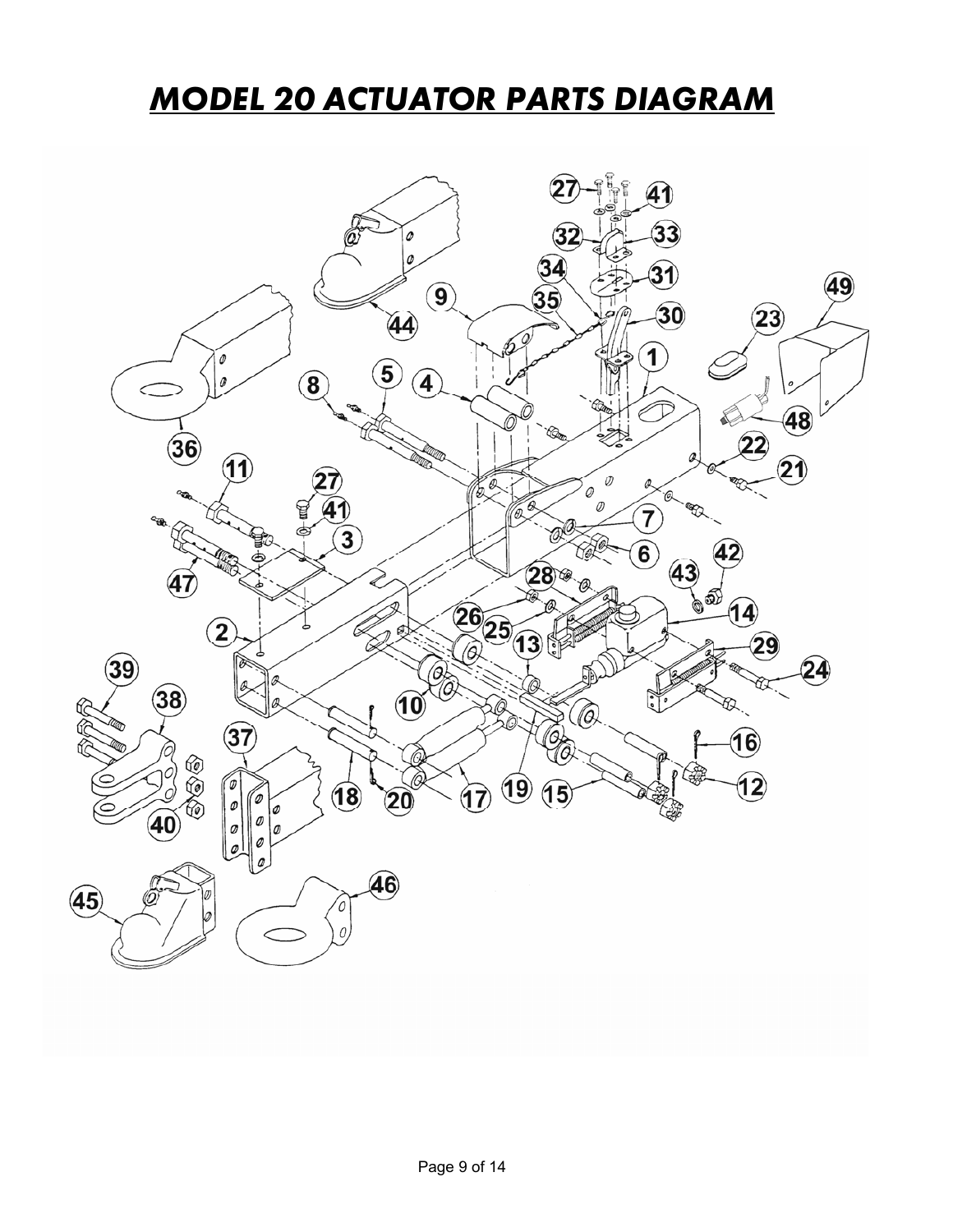## *MODEL 20 ACTUATOR PARTS LIST*

*(ref. Parts Diagram on page 9)* 

| Key#                    | Part Number | Description                                       | Qty                     |
|-------------------------|-------------|---------------------------------------------------|-------------------------|
| 1                       | 1055300317  | Outer Case, painted                               |                         |
| $\star$                 | 1734900     | Outer Case w/Mounting Channel, painted            |                         |
| $\star$                 | 4488300     | Outer Case w/Mounting Channel, plated             |                         |
| $\overline{2}$          | 1556300317  | Inner Slide - No Coupler, painted                 |                         |
| $\star$                 | 4490400317  | Inner Slide w/2 5/16" Drop Coupler, painted       |                         |
| $\star$                 | 4490400183  | Inner Slide w/2 5/16" Drop Coupler, plated        |                         |
| 3                       | 0828400     | <b>Centering Rail</b>                             | 1                       |
| $\overline{\mathbf{4}}$ | 1601900     | Front Roller, plated                              | $\overline{2}$          |
| 5                       | 0828800     | Front Roller Bolt 5/8" X 5 1/4" - 1/2" NC         | $\overline{2}$          |
| 6                       | 0798500     | Hex Nut 1/2" NC                                   | $\overline{2}$          |
| $\overline{7}$          | 0793700     | Lockwasher 1/2"                                   | $\overline{2}$          |
| 8                       | 0144901     | Grease Zerk                                       | $\overline{\mathbf{4}}$ |
| 9                       | 0828900317  | Front Roller Cover, painted                       | 1                       |
| 9                       | 0828900183  | Front Roller Cover, plated                        | 1                       |
| 10                      | 0829100     | <b>Rear Roller</b>                                | 6                       |
| 11                      | 0829400     | Rear Roller Bolt, 5" X 5/8" NF, Grade 5           | $\overline{2}$          |
| 12                      | 0797100     | Slotted Hex Nut - 5/8" NF                         | 3                       |
| 13                      | 0332800     | Spacer                                            | 1                       |
| 14                      | 1250300     | Filler Cap (Included in 2374400)                  | 1                       |
| 14                      | 2374400     | Master Cylinder, Drum Brake, 1 1/4 " Bore         | 1                       |
|                         | 4831600     | Master Cylinder, Drum, with 1209800 orifice conn. |                         |
|                         | 4747100     | Master Cylinder, Disc Brake, 1 1/4" bore          |                         |
| 15                      | 0829700     | Spacer                                            | 3                       |
| 16                      | 0799400     | Cotter Pin 1/8" X 1 1/4"                          | $\mathfrak{S}$          |
| 17                      | 0778400     | Damper                                            | $\overline{2}$          |
| 18                      | 0829800     | Damper Pin                                        | $\overline{2}$          |
| 19                      | 0830100     | Pushrod Block                                     | $\mathbf 1$             |
| 20                      | 0799700     | Cotter Pin 1/8" X 1"                              | $\overline{2}$          |
| 21                      | 0794800     | Bolt, 5/16" X 1/2" NC, Grade 5                    | 4                       |
| 22                      | 1248900     | Star Lockwasher 5/16"                             | $\overline{\mathbf{4}}$ |
| 23                      | 1507000     | <b>Cylinder Cover</b>                             | $\mathbf 1$             |
| 24                      | 0827100     | Bolt, 3" X 3/8" NC, Grade 5                       | $\mathbf 2$             |
| 25                      | 1255200     | Star Lockwasher 3/8"                              | $\overline{2}$          |
| 26                      | 0797600     | Hex Nut 3/8" NC                                   | $\overline{2}$          |
| 27                      | 0794900     | Bolt, 5/16" X 5/8" NC, Grade 5                    | 6                       |
| 28                      | 0838800     | <b>Right Hand Cylinder Bracket</b>                | 1                       |
| 29                      | 0838900     | Left Hand Cylinder Bracket                        | 1                       |
| 30                      | 1054100     | <b>Breakaway Lever Assembly</b>                   | 1                       |
| 31                      | 1055200     | <b>Weather Seal</b>                               | 1                       |
| 32                      | 1052700     | Right Hand Breakaway Lock                         | 1                       |
| 33                      | 1052600     | Left Hand Breakaway Lock                          | 1                       |
| 34                      | 1055500     | S-Hook                                            | $\overline{c}$          |
| 35                      | 0776800     | Safety Chain                                      | 1                       |
| 36                      | 1297600     | Inner Slide - 3" Lunette Eye                      |                         |